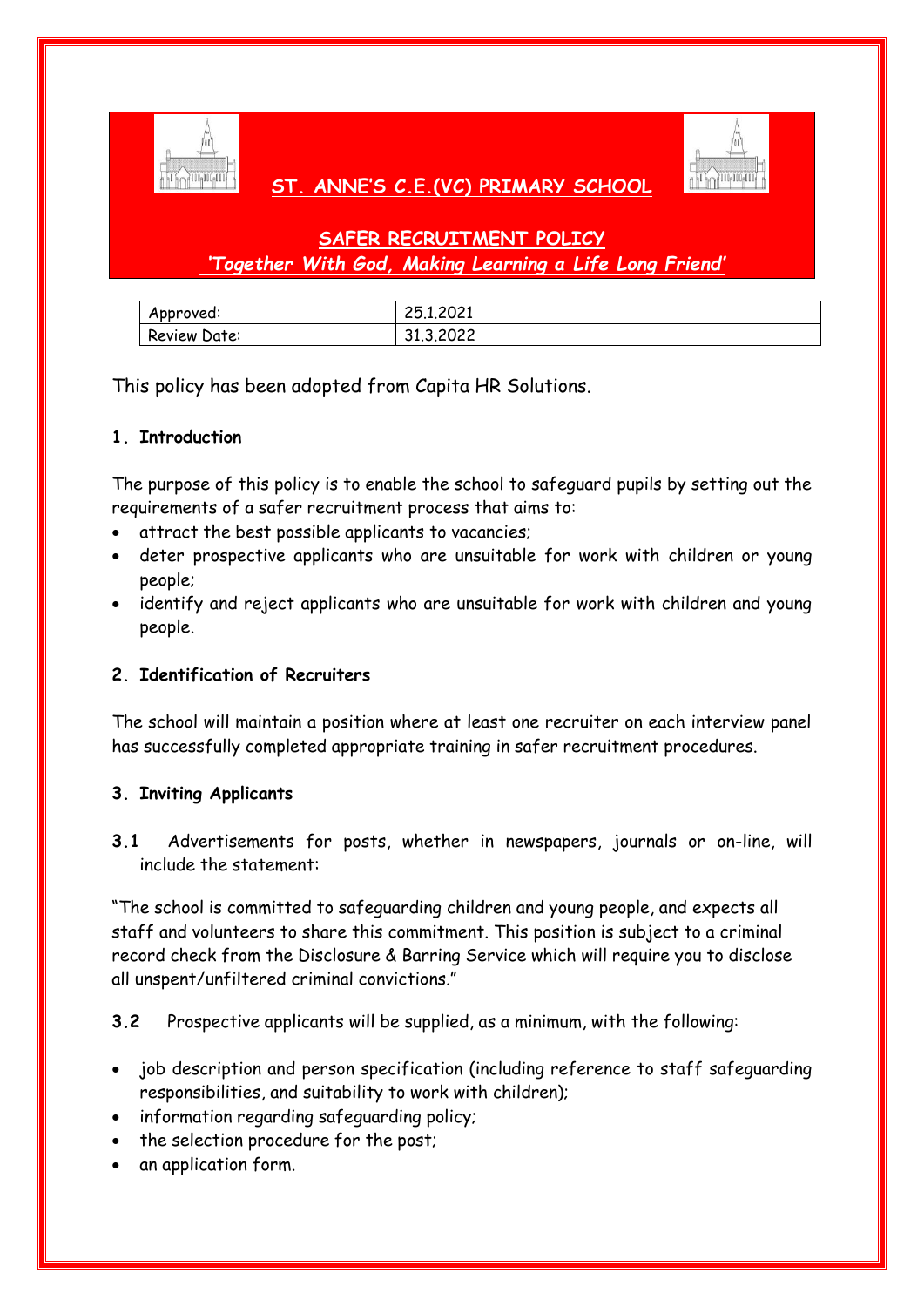**3.3** All prospective applicants must complete, in full, an application form. These practices will help to deter unsuitable applicants.

#### **4. Short listing and References**

- **4.1** Short-listing of candidates will be against the person specification for the post
- **4.2** Where possible, references will be taken up before the selection stage, so that any issues arising can be explored with the referee, and probed during the interview.

#### **4.3** References will be sought directly from the referee.

- One of the referees must be the current employer; where previous/current employment is in a school, the referee must be the Headteacher (or chair of governors for Headteacher recruitment)
- One of the referees must be able to comment on suitability to work with children, where possible.
- **4.4** References provided by the candidate will never be accepted without validation of content.
- **4.5** Where necessary, referees will be contacted by telephone or email to clarify any anomalies or discrepancies. A written record will be kept of such exchanges.
- **4.6** Where necessary, previous employers who have not been named as referees will be contacted to clarify any anomalies or discrepancies. A detailed written note will be kept of such exchanges.
- **4.7** Referees will always be asked specific questions about:
	- the candidate's suitability for working with children and young people;
	- any disciplinary warnings, including expired warnings, that relate to the safeguarding of children;
	- the candidate's suitability for the role.
- **4.8** Applicants are entitled to see and receive, if requested, copies of their employment references.
- **5. Prohibition Orders (teaching roles and/or management roles in independent schools)**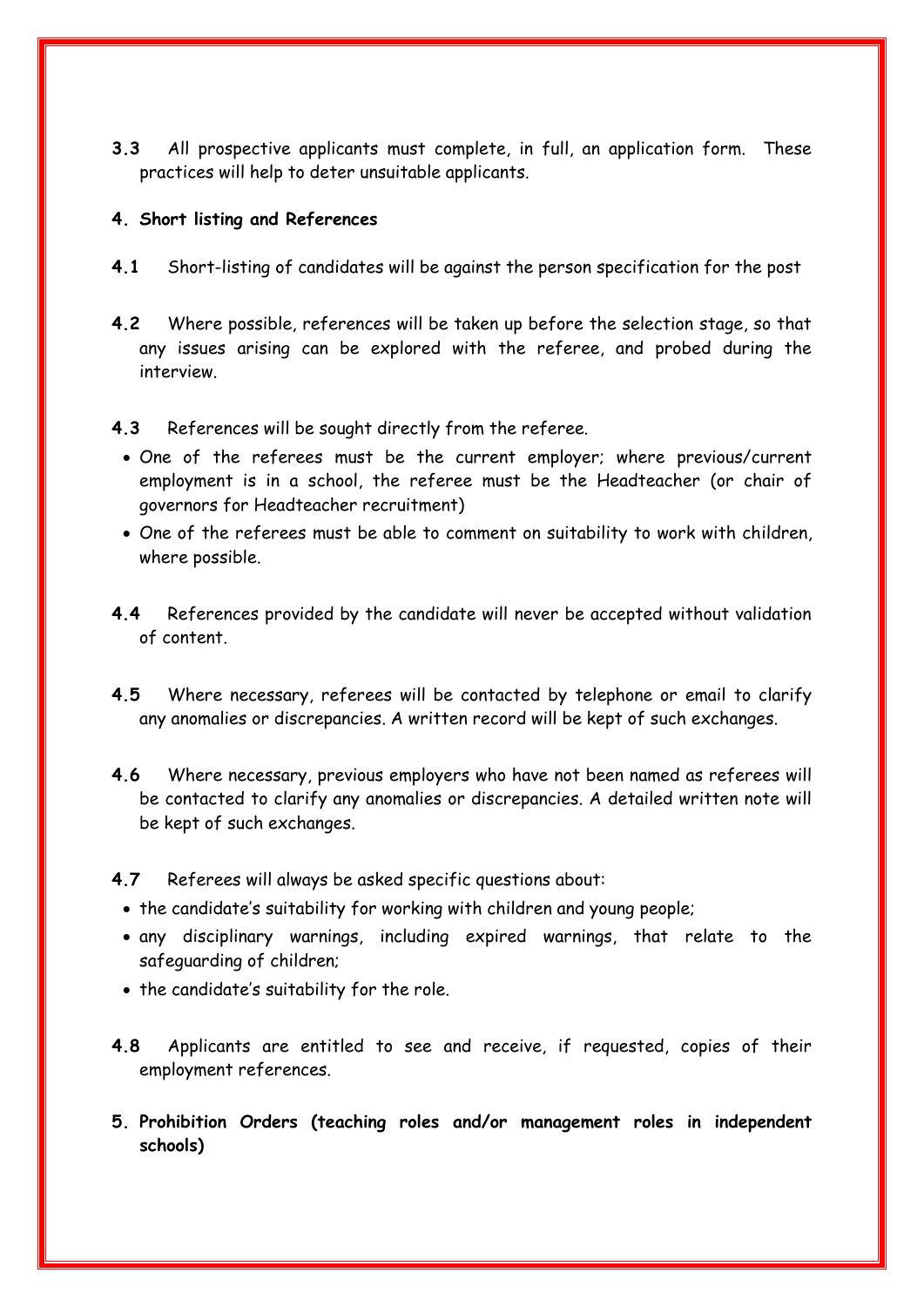- **5.1** A Prohibition Order check will be made using NCTL Teacher Services in all cases where an applicant is to undertake a teaching role, or a management role in an independent school.
- **5.2** Prohibition orders prevent a person from carrying out teaching/ management in an education setting. A person who is prohibited must not be appointed to a relevant role.

### **6. The Selection Process**

- **6.1** Selection techniques will be determined by the nature and duties of the vacant post, but all vacancies will require an interview of short-listed candidates.
- **6.2** Interviews will always be face-to-face. Telephone interviews may be used at the short-listing stage but will not be a substitute for a face-to-face interview (which may be via visual electronic link).

### **6.3** Candidates will always be required:

- to explain satisfactorily any gaps in employment;
- to explain satisfactorily any anomalies or discrepancies in the information available to recruiters;
- to declare any information that is likely to appear on a DBS check;
- to demonstrate their capacity to safeguard and protect the welfare of children and young people.

# **7. Employment Checks**

# **7.1 All successful applicants are required:**

- to provide proof of identity
- to complete a DBS application/ childrens barred list check (or DBS update service check) which will be processed in line with school criminal record checking policy
- to provide a satisfactory certificate of good conduct relating to time spent living outside of the UK and/or a check of EEA teaching restrictions where requested
- to pass a prohibition check (for all teaching staff/ or management roles in independent schools)
- to provide certificates of professional qualifications, as deemed appropriate by the school
- to provide proof of their right to work in the United Kingdom
- to complete a childcare disqualification declaration where applicable
- to complete a confidential health questionnaire and be deemed mentally and physically fit to perform the role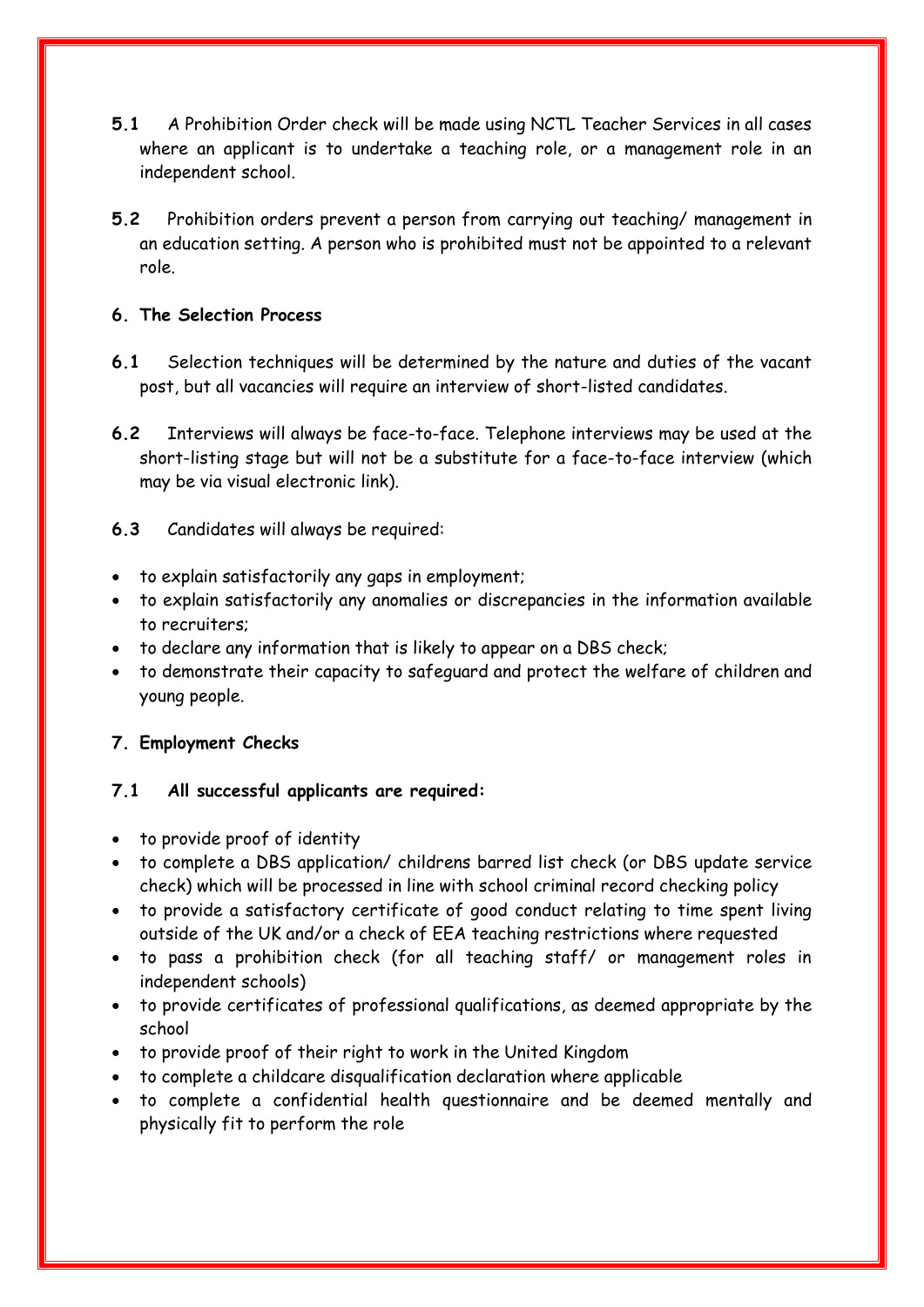# **7.2 Proof of identity, Right to Work in the UK & Verification of Qualifications and/or professional status.**

All applicants invited to attend an interview will be required to bring their identification documentation such as passport, birth certificate, driving licence etc. with them as proof of identity/eligibility to work in UK in accordance with those set out in the Immigration, Asylum and Nationality Act 2006 and DBS Code of Practice Regulations.

In addition, applicants must be able to demonstrate that they have obtained academic or vocational qualification/s required for the position and claimed in their application form.

### **7.3 Fitness to undertake the role**

A confidential pre-employment health questionnaire must be completed to verify the candidate's mental and physical fitness to carry out their work responsibilities. A job applicant may be asked relevant questions about disability and health in order to establish whether they have the physical and mental capacity for the specific role. Where required, reasonable adjustments will be considered to accommodate health conditions.

### **7.4 Individuals who have lived or worked outside the UK**

When appointing a candidate who has spent a significant period of time overseas, a Certificate of Good Conduct (or equivalent) should be obtained from the appropriate embassy. The school will also check if applicants are subject to restrictions applied by an EEA state through the Teacher Services portal.

If an applicant is unable to provide a Certificate of Good Conduct, evidence must be presented to show that an attempt to obtain a copy has been made.

If an applicant is unable to obtain a Certificate of Good Conduct then a Risk Assessment Form must be completed and all pre-employment checks completed before making an appointment decision.

### **7.5 Childcare Disqualification Declaration**

Where relevant, all applicants must complete a self-declaration form provided by the school in relation to the Childcare Disqualification Regulations 2009. Where a positive declaration is made a waiver must be applied for from Ofsted, and be satisfactorily granted, before the applicant may commence work in a relevant setting.

This applies to: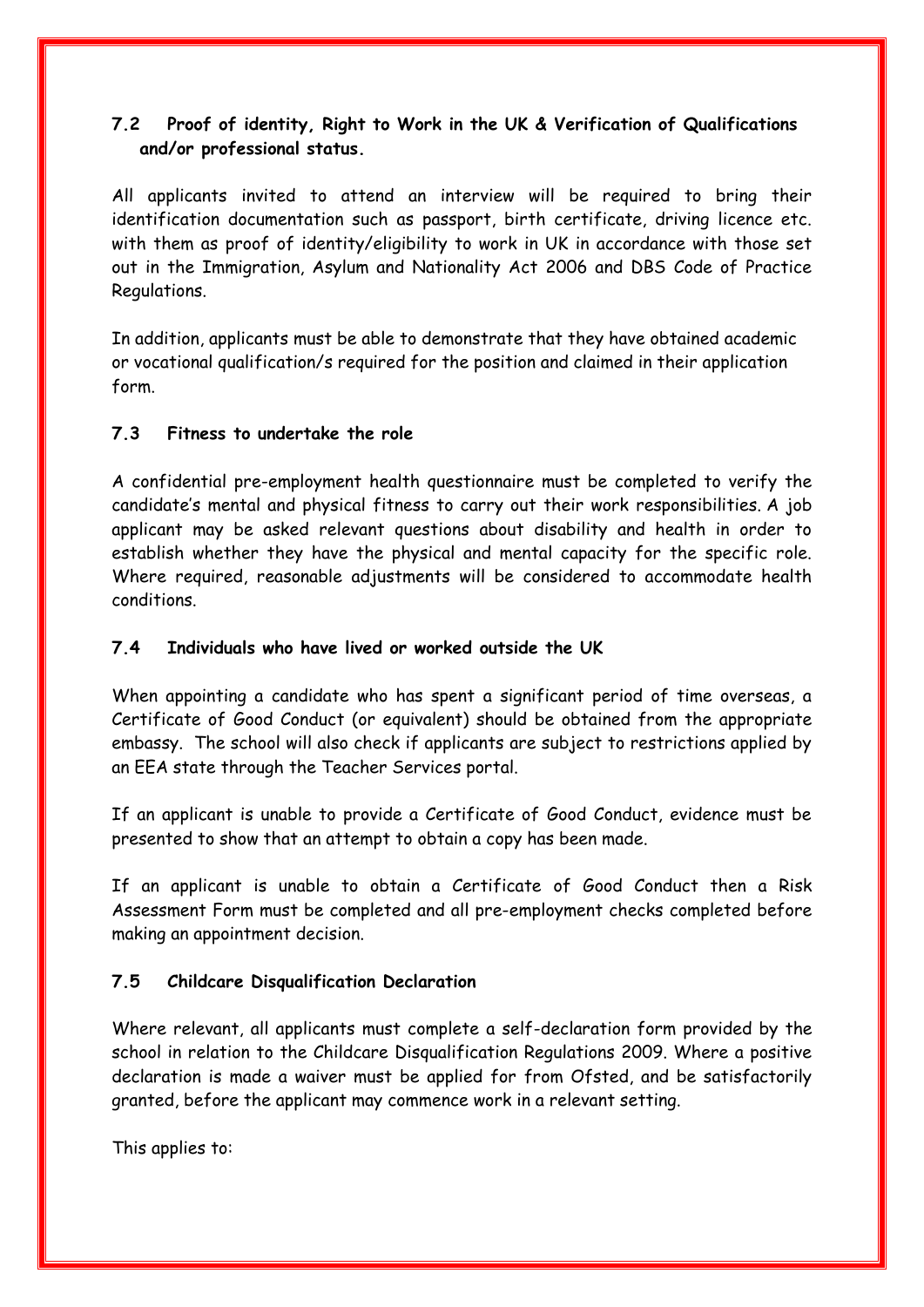- Early Years Provision staff who provide any care for a child up to and including reception age. This includes education in nursery and reception classes and/or any supervised activity (such as breakfast clubs, lunchtime supervision and after school care provided by the school) both during and outside of school hours for children in the early years age range; and
- Later years provision (for children under 8) staff who are employed to work in childcare provided by the school outside of school hours for children who are above reception age but who have not attained the age of 8.

### **8. Offer of appointment**

The appointment of all new employees is subject to the receipt of satisfactory preemployment checks. This practice will help to reject unsuitable applicants.

### **9. Single Central Record (SCR)**

The school has a statutory obligation to maintain a single central record of checks for all staff (including supply staff, and teacher trainees on salaried routes) who work at the school. The details of the pre-employment checks completed at 7.1 must be recorded in the single central register.

#### **10. Induction**

- **10.1** All staff who are new to the school will receive induction training that will include statutory and local safeguarding policies as well as guidance on safe working practices and staff code of conduct/behaviour policy.
- **10.2** Regular meetings will be held during the first 3 months of employment between new employee(s) and the appropriate manager(s).
- **10.3** The school recognises that safer recruitment and selection is not just about the start of employment, but should be part of a larger safeguarding policy framework for all staff. The school will therefore provide ongoing training and support for all staff.

### **11. Agency/Contractor/third party staff**

- **11.1** All adults working in the setting who are employed by a third party will have the nature of the role, and risk of contact with children assessed.
- **11.2** Where a risk assessment determines that the third party employer will be required to evidence appropriate checks have been completed, and a suitability decision has been made, the school will secure written confirmation of this from a senior representative of the employer.